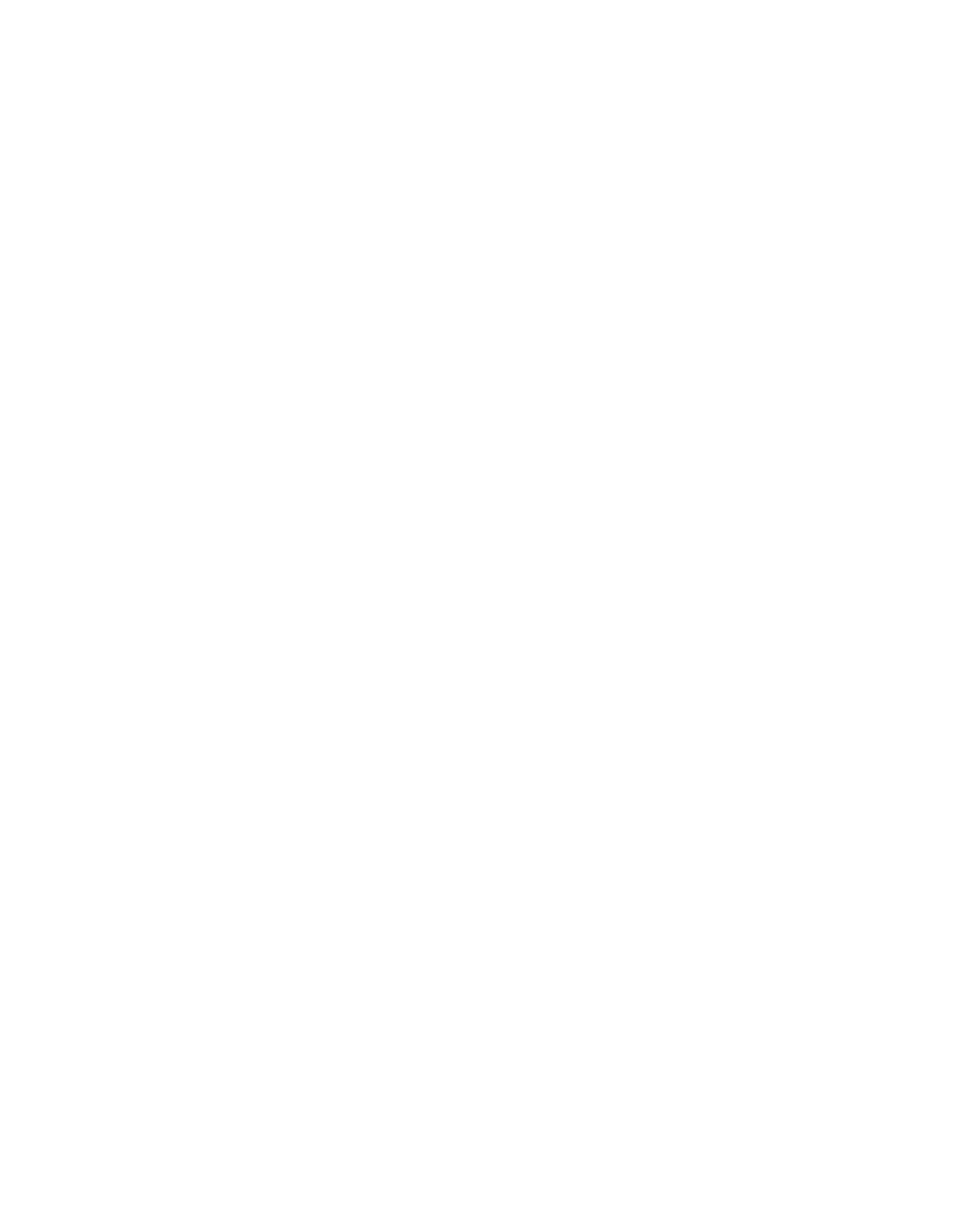# **G. Resources**

### **1. Vegetable Seed Sizes**

#### **Table G-1. Vegetable Seed Sizes**

Use this table to estimate your seed requirements. Varieties and seed lots can differ in seed size.

Check with your seed supplier and the label on the container for more precise information.

| Crop                    | <b>Seeds/Unit Weight</b>  | Crop                                | <b>Seeds/Unit Weight</b> |
|-------------------------|---------------------------|-------------------------------------|--------------------------|
| Asparagus               | 13,000-20,000/lb          | Mustard                             | 15,000-17,000/oz         |
| <b>Beans: baby lima</b> | 1,150-1,450/lb            | Okra                                | 450-550/oz               |
| <b>Beans: Fordhook</b>  | 440-550/lb                | <b>Onions: bulb</b>                 | 105,000-144,000/lb       |
| Beans: snap             | 1,600-2,200/lb            | <b>Onions: bunching</b>             | 180,000-200,000/lb       |
| <b>Beets</b>            | 24,000-26,000/lb          | <b>Parsnips</b>                     | 7,500-12,000/oz          |
| <b>Broccoli</b>         | 8,500-9,000/oz            | <b>Parsley</b>                      | 240,000-288,000/lb       |
| <b>Brussels sprouts</b> | 8,500-9,000/oz            | Peas                                | 1,440-2,580/lb           |
| Cabbage                 | 8,500-9,000/oz            | <b>Peppers</b>                      | 4,000-4,700/oz           |
| Carrots                 | 300,000-400,000/lb        | <b>Pumpkins</b>                     | 1,900-3,200/lb           |
| <b>Cauliflower</b>      | 8,900-10,000/oz           | <b>Radishes</b>                     | 40,000-50,000/lb         |
| <b>Celery</b>           | $60,000-72,000/\text{oz}$ | Rutabaga                            | 150,000-192,000/lb       |
| <b>Collards</b>         | 7,500-8,500/oz            | Spinach                             | 25,000-50,000/lb         |
| <b>Cucumbers</b>        | 15,000-16,000/lb          | Squash: summer                      | 3,500-4,800/lb           |
| <b>Eggplants</b>        | $6,000 - 6,500/\text{oz}$ | Squash: winter                      | 1,600-4,000/lb           |
| <b>Endive, Escarole</b> | 22,000-26,000/oz          | Sweet corn: normal, sugary enhanced | 1,800-2,500/lb           |
| Kale                    | 7,500-8,900/oz            | Sweet corn: Super sweet (Sh)        | 3,000-5,000/lb           |
| Leeks                   | 170,000-180,000/lb        | <b>Tomatoes: fresh</b>              | 10,000-11,400/oz         |
| Lettuce: head           | 20,000-25,000/oz          | <b>Tomatoes: processing</b>         | 160,000-190,000/lb       |
| Lettuce: leaf           | 25,000-31,000/oz          | <b>Watermelons: small seed</b>      | 8,000-10,400/lb          |
| <b>Muskmelons</b>       | 16,000-19,000/lb          | Watermelons: large seed             | 3,200-4,800/lb           |

## **2. Plant Spacing and Populations**

#### **Table G-2. Plant Spacing and Populations**

This table lists plant population size (plants per acre) at different combinations of between- and in-row spacing.

| Between-<br>Row          | In-Row Spacing (inch) $\rightarrow$ |         |         |         |        |        |        |        |        |        |        |        |        |
|--------------------------|-------------------------------------|---------|---------|---------|--------|--------|--------|--------|--------|--------|--------|--------|--------|
| <b>Spacing</b><br>(inch) | 2                                   | 4       | 6       | 8       | 10     | 12     | 14     | 16     | 18     | 24     | 30     | 36     | 48     |
| $\overline{7}$           | 448,046                             | 224,023 | 149,349 | 112,011 | 89,609 | 74,674 | 64,006 |        |        |        |        |        |        |
| 12                       | 261,360                             | 130,680 | 87,120  | 65,340  | 52,272 | 43,560 | 37,337 | 32,670 | 29,040 | 21,780 | 17,424 | 14,520 | 10,890 |
| 18                       | 174,240                             | 87,120  | 58,080  | 43,560  | 34,848 | 29,040 | 24,891 | 21,780 | 19,360 | 14,520 | 11,616 | 9,680  | 7,260  |
| 21                       | 149,349                             | 74,674  | 49,783  | 37,337  | 29,870 | 24,891 | 21,336 | 18,669 | 16,594 | 12,446 | 9,957  | 8,297  | 6,223  |
| 24                       | 130,680                             | 65,340  | 43,560  | 32,670  | 26,136 | 21,780 | 18,669 | 16,335 | 14,520 | 10,890 | 8,712  | 7,260  | 5,445  |
| 30                       | 104,544                             | 52,272  | 34,848  | 26,136  | 20,909 | 17,424 | 14,935 | 13,068 | 11,616 | 8,712  | 6,970  | 5,808  | 4,356  |
| 36(3 ft)                 | 87,120                              | 43,560  | 29,040  | 21,780  | 17,424 | 14,520 | 12,446 | 10,890 | 9,680  | 7,260  | 5,808  | 4,840  | 3,630  |
| 42 $(3\frac{1}{2}$ ft)   | 74,674                              | 37,337  | 24,891  | 18,669  | 14,934 | 12,446 | 10,668 | 9,334  | 8,297  | 6,223  | 4,978  | 4,149  | 3,111  |
| 48 (4 ft)                | 65,340                              | 32,670  | 21,780  | 16,335  | 13,068 | 10,890 | 9,334  | 8,167  | 7,260  | 5,445  | 4,356  | 3,630  | 2,722  |
| $60(5 \text{ ft})$       |                                     |         | 17,424  | 13,068  | 10,454 | 8,712  | 7,467  | 6,534  | 5,808  | 4,356  | 3,485  | 2,904  | 2,178  |
| 72 (6 ft)                |                                     |         | 14,520  | 10,890  | 8,712  | 7,260  | 6,223  | 5,445  | 4,840  | 3,630  | 2,904  | 2,420  | 1,815  |
| 84 (7 ft)                |                                     |         | 12,446  | 9,334   | 7,467  | 6,223  | 5,334  | 4,667  | 4,149  | 3,111  | 2,489  | 2,074  | 1,556  |
| 96(8 ft)                 |                                     |         | 10,890  | 8,167   | 6,534  | 5,445  | 4,667  | 4,084  | 3,630  | 2,722  | 2,178  | 1,815  | 1,361  |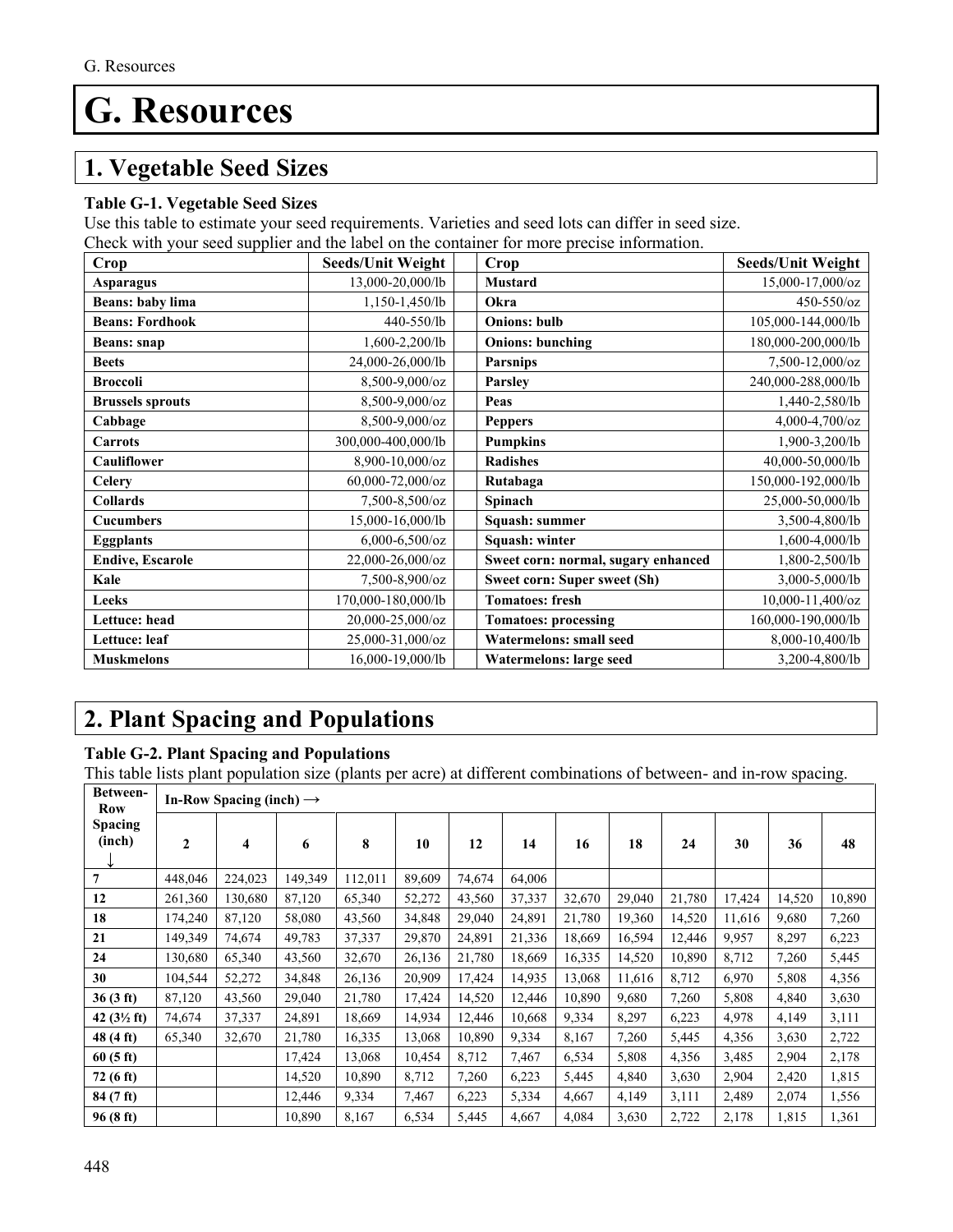### **3. Frequently Used Weights and Measures**

|                              |               | Liquid         |        | Dry                                       |              |                |                  |  |  |
|------------------------------|---------------|----------------|--------|-------------------------------------------|--------------|----------------|------------------|--|--|
| Pint                         | <b>Liters</b> | <b>Gallons</b> | Liters | <b>Ounces</b>                             | <b>Grams</b> | <b>Pounds</b>  | <b>Kilograms</b> |  |  |
| 0.5                          | 0.24          |                | 3.8    | 0.25                                      | 7.1          |                | 0.45             |  |  |
| 1.0                          | 0.47          | $\overline{2}$ | 7.6    | 0.50                                      | 14.2         | $\overline{2}$ | 0.91             |  |  |
| 1.5                          | 0.71          | 3              | 11.4   | 0.75                                      | 21.3         | 3              | 1.36             |  |  |
| 2.0                          | 0.95          | 4              | 15.1   | 1.0                                       | 28.4         | 4              | 1.81             |  |  |
| 2.5                          | 1.18          | 5              | 18.9   | 2.0                                       | 56.7         | 5              | 2.27             |  |  |
| 3.0                          | 1.42          | 6              | 22.7   | 3.0                                       | 85.0         | 6              | 2.72             |  |  |
| 3.5                          | 1.65          | $\mathbf{r}$   | 26.5   | 4.0                                       | 113.4        |                | 3.18             |  |  |
| 4.0                          | 1.90          | 8              | 30.3   | 5.0                                       | 141.7        | 8              | 3.63             |  |  |
| 4.5                          | 2.13          | 9              | 34.1   | 10.0                                      | 283.5        | 9              | 4.08             |  |  |
| 5.0                          | 2.37          | 10             | 37.9   | 16.0                                      | 453.6        | 10             | 4.54             |  |  |
| Length                       |               |                |        | Area                                      |              |                |                  |  |  |
| 1 inch = $2.54$ centimeters  |               |                |        | 1 acre = $0.405$ hectares                 |              |                |                  |  |  |
| 1 foot = $30.48$ centimeters |               |                |        | 1 square mile $= 2.59$ square kilometers  |              |                |                  |  |  |
| 1 yard = $0.914$ meters      |               |                |        | 1 square yard = $0.836$ square meters     |              |                |                  |  |  |
| 1 mile = $1.61$ kilometers   |               |                |        | 1 square foot = $0.0929$ square meters    |              |                |                  |  |  |
|                              |               |                |        | 1 square inch = $6.45$ square centimeters |              |                |                  |  |  |

#### **Table G-3. Frequently Used Weights and Measures**

Frequently Used Weights and Measures and Approximate Metric Equivalents

### **4. Making a Plant-Growing Mix**

Many pre-mixed growing media products suitable for conventional and organic production are available commercially. A good, lightweight, disease-free, plant-growing material can also be made from a mixture of peat and vermiculite. A formula for a very simple mix for conventional production is given in Table R-4, but a preferred formulation is shown in Table R-5. If plants are to be grown in a mix longer than 8 weeks, use the formula in Table R-5. Organic growing media differ from conventional media because all components used must be allowable under organic production standards. When mixing your own formulation, it is important to verify with your certifier that the materials you are using will not compromise your certification. For more information on organic growing media including several formulations can be found in:

- Potting Media and Plant Propagation: *<https://extension.psu.edu/potting-media-and-plant-propagation>*
- Potting Mixes for Certified Organic Production: *<https://attra.ncat.org/attra-pub/viewhtml.php?id=47>*

• Organic Potting Mix Basics: *http://www.extension.org/pages/20982/organic-potting-mix-basics*

**Regardless of which formula is chosen, unless good mixing procedures are used, the results will be less than optimal**. For best mixing, use a horizontal-type paddle mixer that folds or blends the components, such as lime and fertilizer, evenly throughout the mix. With tilted or other types of mixers, the components tend to segregate or separate out, resulting in erratic performance of the mix.

#### **Good procedures to follow when preparing a mix are:**

**1. Use a respirator to prevent inhalation of dust when mixing peat, vermiculite and additives.**

**2.** For small quantities of mix preparation (1 cubic yard or less) place 4 to 5 inches of vermiculite in the bottom of a 5-gallon pail. Add all the additives (lime, fertilizer, etc.) to the vermiculite in the pail and mix thoroughly.

**3.** Fluff the recommended amount of peat. Start mixer and begin blending the peat.

**4.** While blending, add water according to the dampness of the peat. You will need approximately 1 gallon of water per bushel of peat in the mix.

**5.** While blending, slowly pour the additives, which you have already mixed thoroughly with a small amount of vermiculite, into the mixer and blend for 3 to 5 minutes.

**6.** Add the recommended amount of vermiculite after the other ingredients and blend for 1 minute or less, depending on the consistency of the vermiculite. It should be mixed thoroughly without breaking down.

**7. Use the mix for growing your plants soon after mixing.** It is not a good practice to stockpile the mix in large piles for long periods of time.

**8. Read all labels of the ingredients used and heed all warnings that may be marked on the labels or bags.**